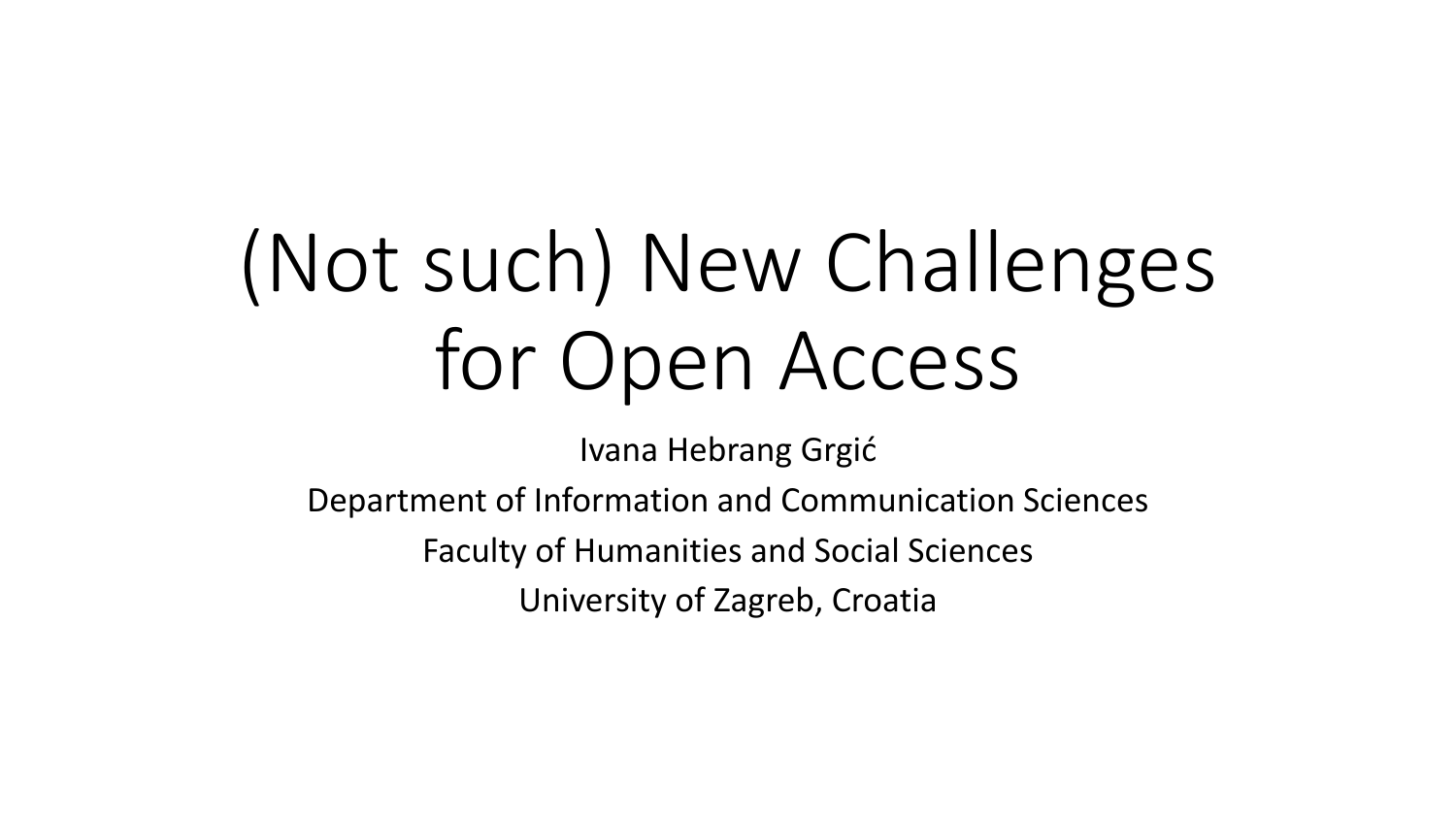- Scientifically peripheral country
	- Language
	- Economy
	- Publishers

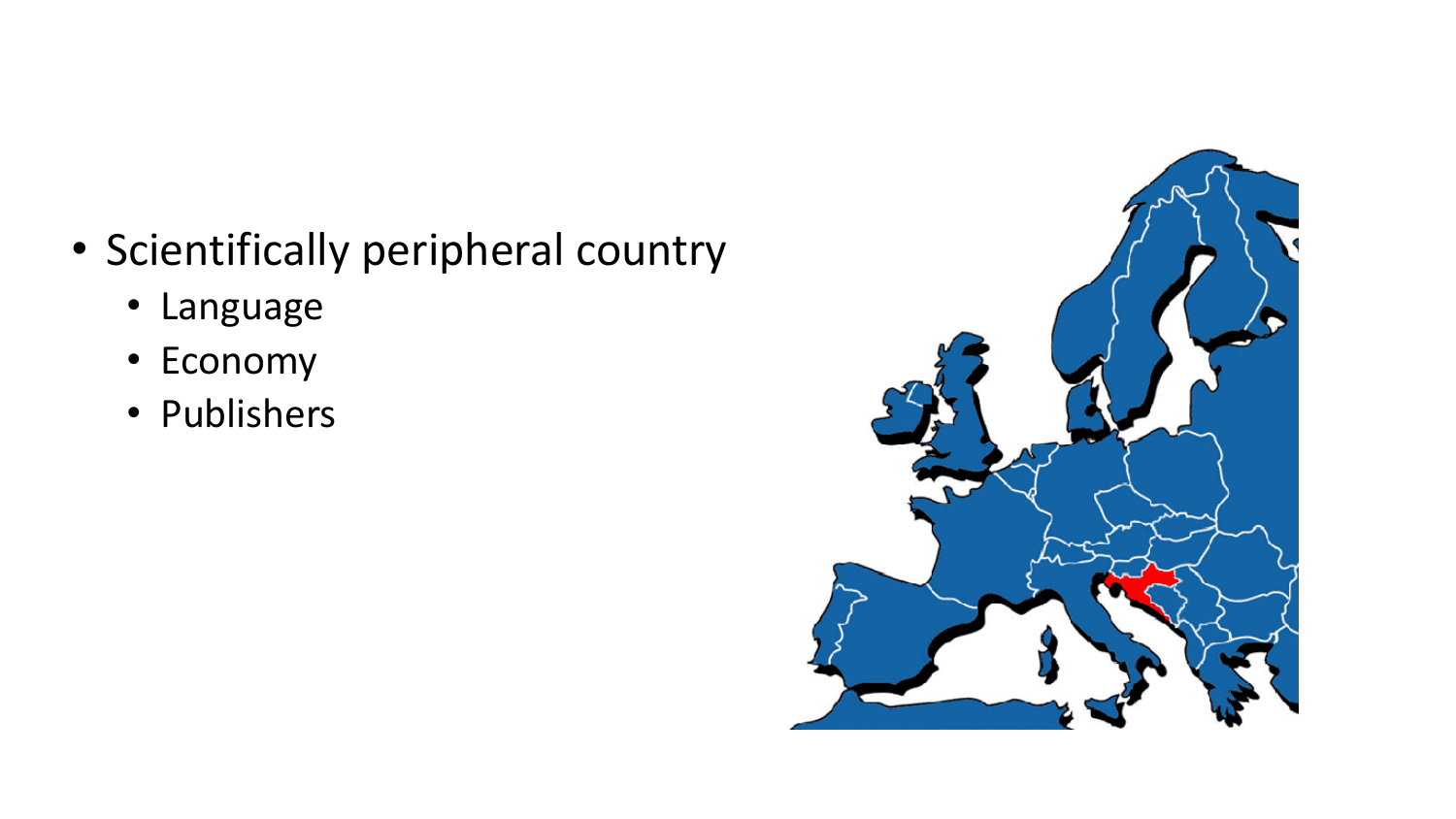### Hrcak, portal of Croatian scholarly journals

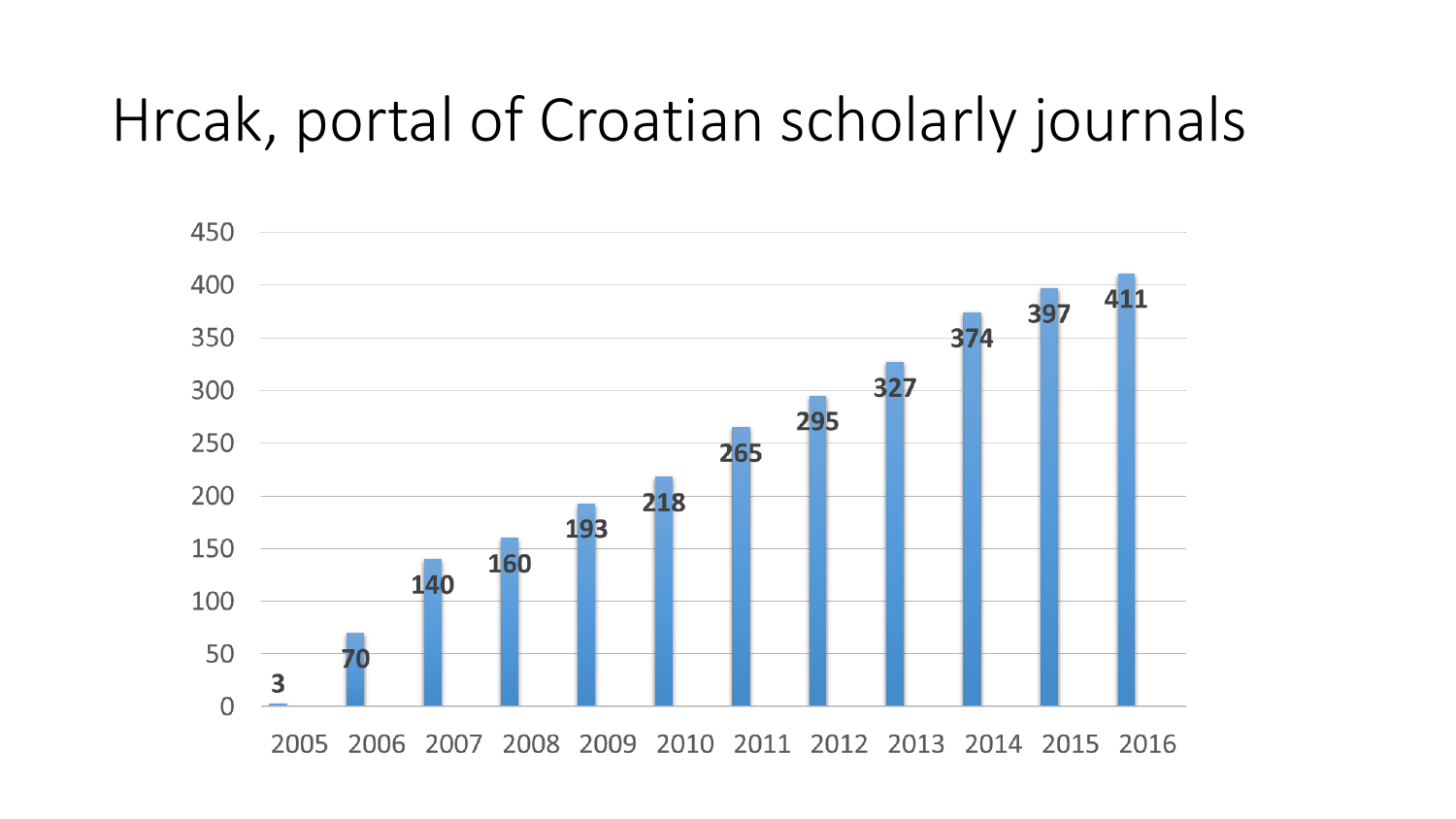## Problems for Croatian publishers

- Funding?
- New cost models new threats:
	- Commercial publishers higher subscription prices
	- APC model less Croatian authors
- Peripheral communities:
	- research results of foreign scientists more visible and accessible
	- research results of Croatian scientists less visible!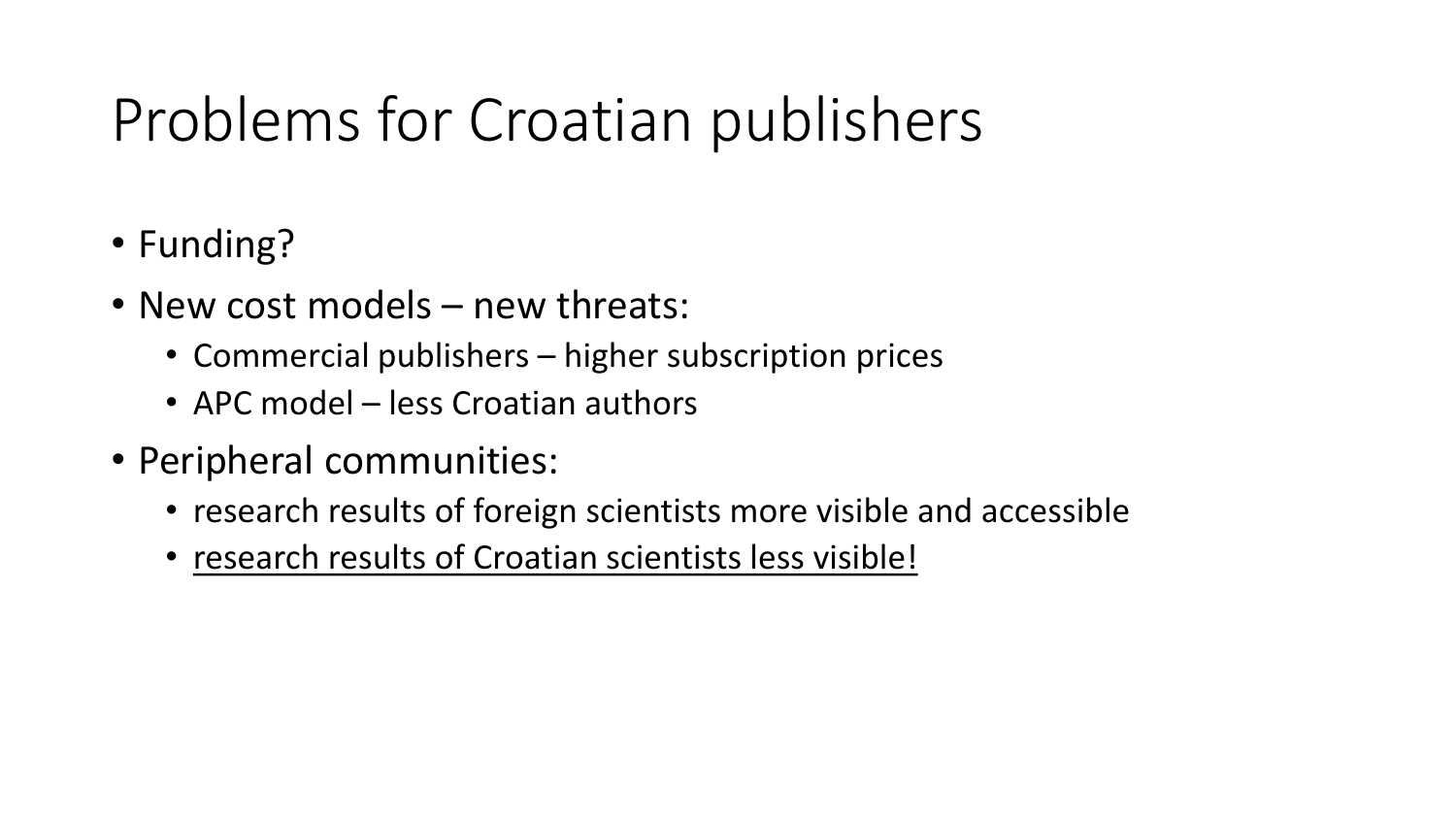#### Questionable publishers – THE problem

- Cyber criminals!
- Quality control and honesty?
- 2009: Suber Are fee-based OA journals a scam?
- 2011: Beall Predatory publishers OA, APC, lack of quality control
- today: Questionable publishers not only in OA, do not meet standards (quality, transparency…)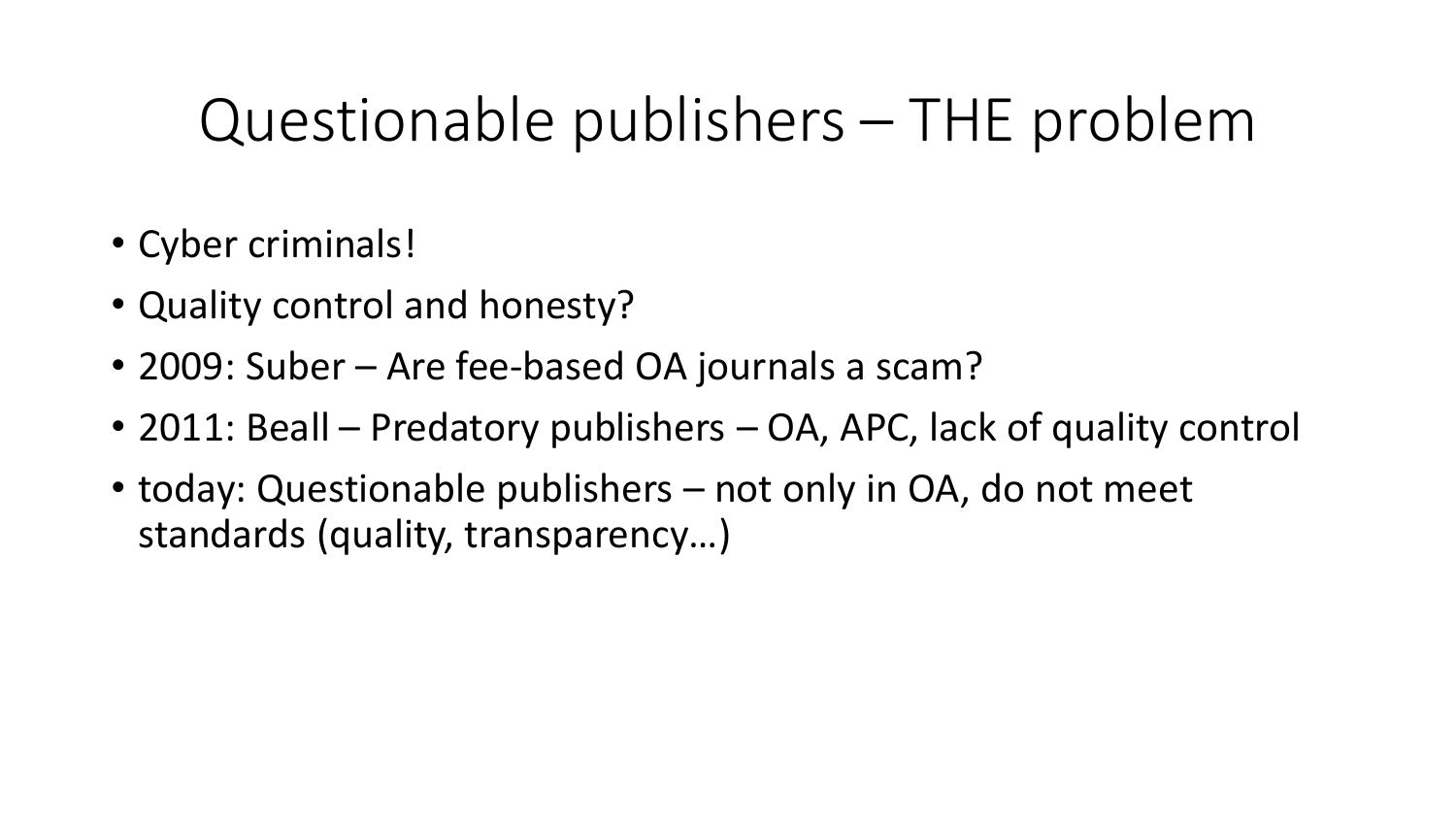#### Questionable publishers – THE problem

- Education
- National and international policies
- Removing negative connotations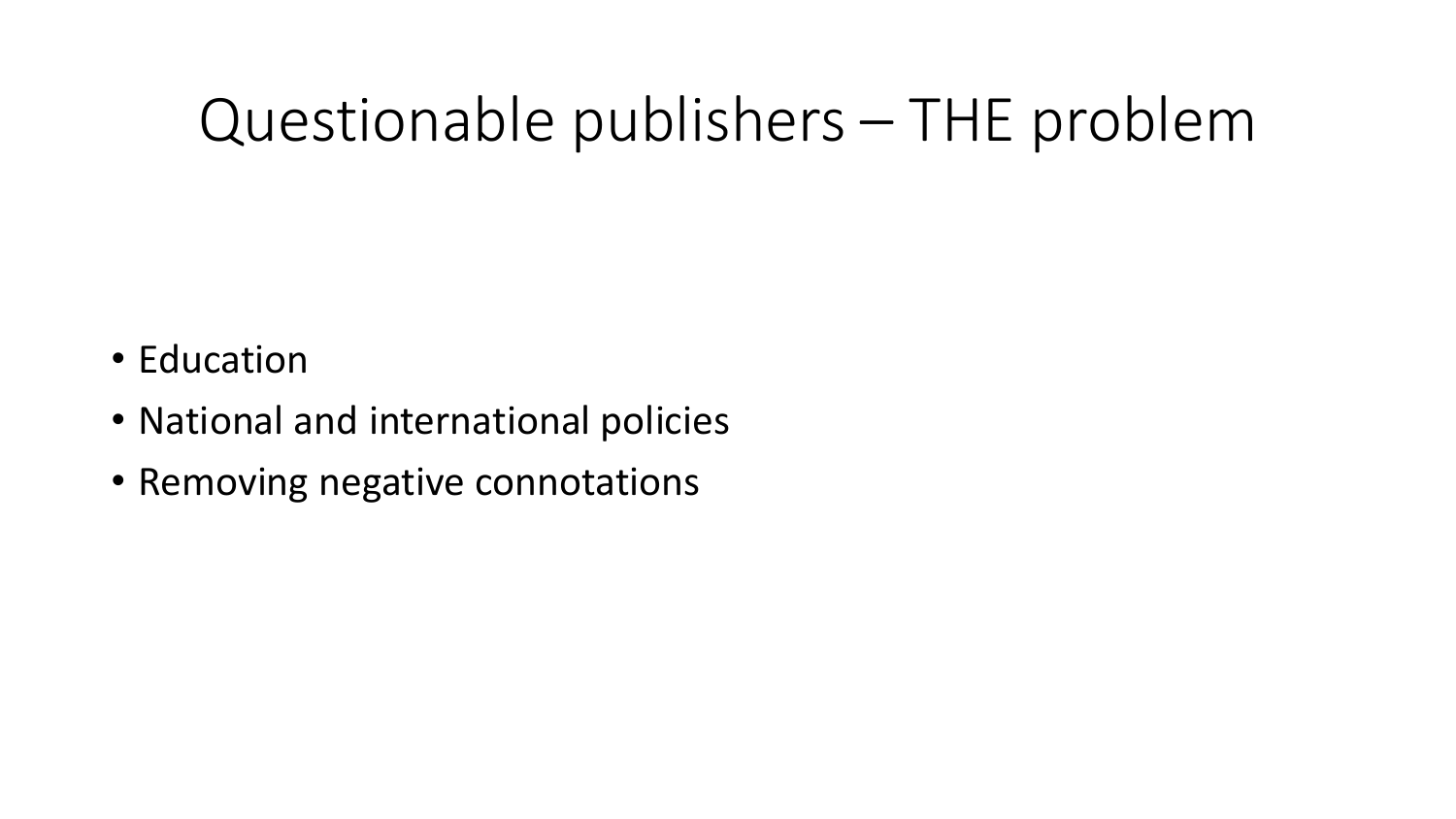#### Open Access policies and Croatian institutions

- Launch of Hrčak, portal of Croatian scholarly journals 2005
- [Croatian Open Access Declaration -](http://www.fer.unizg.hr/oa2012/declaration) 2012
- Act on Scientific Activity 2013
- University of Zagreb supports OA and OER (Open Access Policy of University of Zagreb Computing Centre) - 2014
- Fulir IR, [first institute self-archiving mandate](http://lib.irb.hr/web/hr/projekti/fulir/item/1897-rudjer_boskovic_institute-self_archiving_mandate.html)  2015
- Launch of Dabar, portal of Croatian institutional OA repositories 2015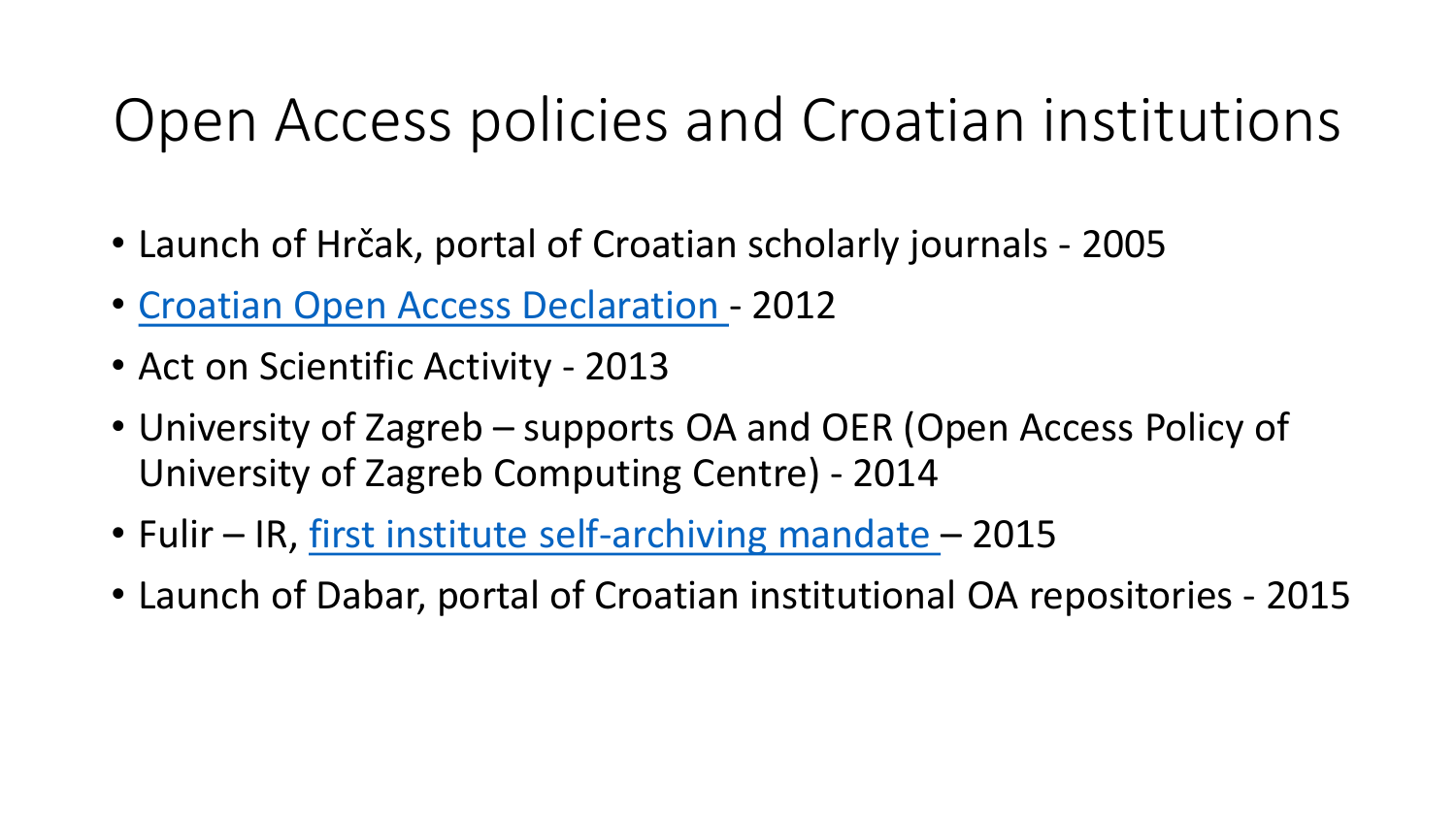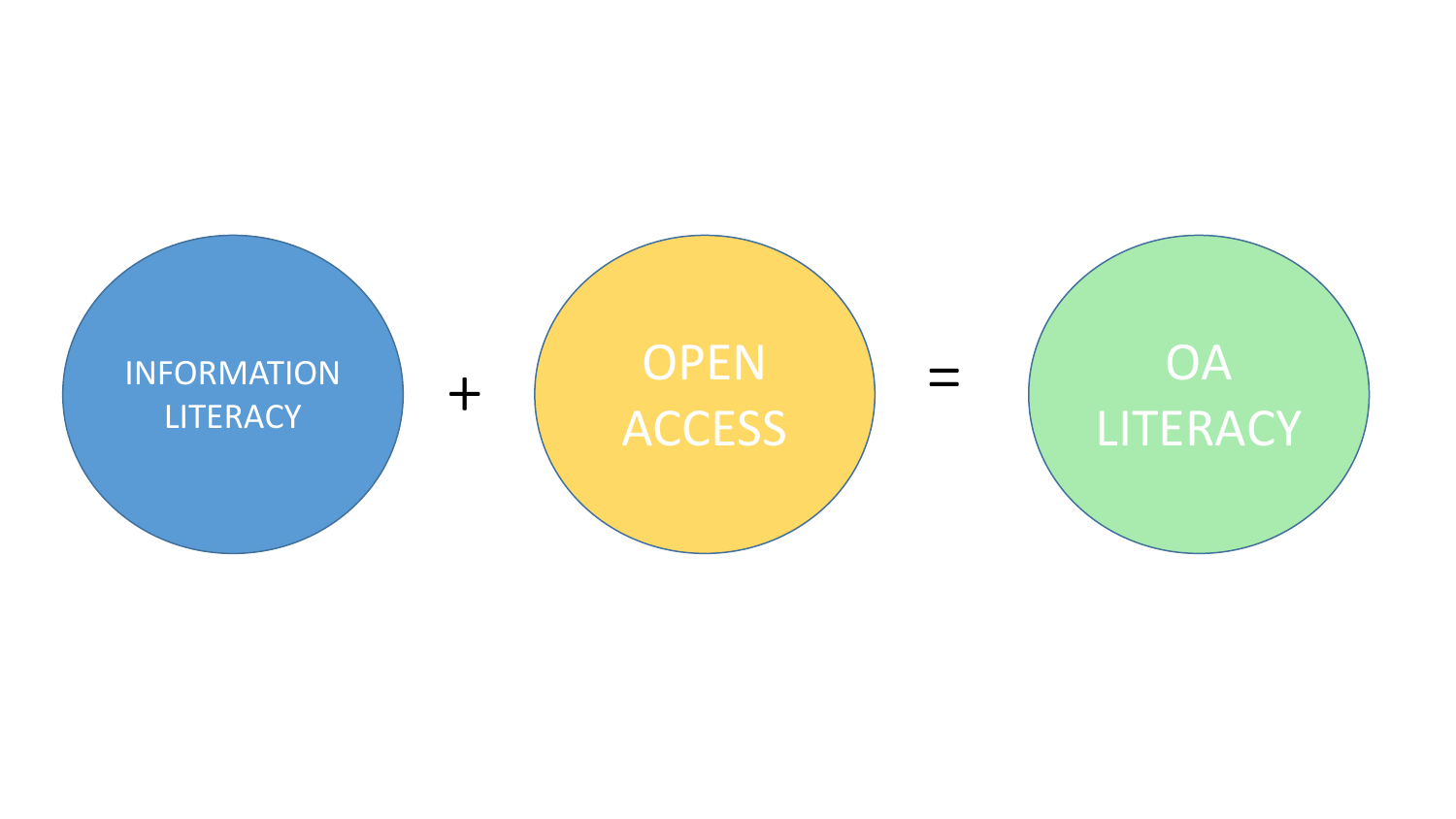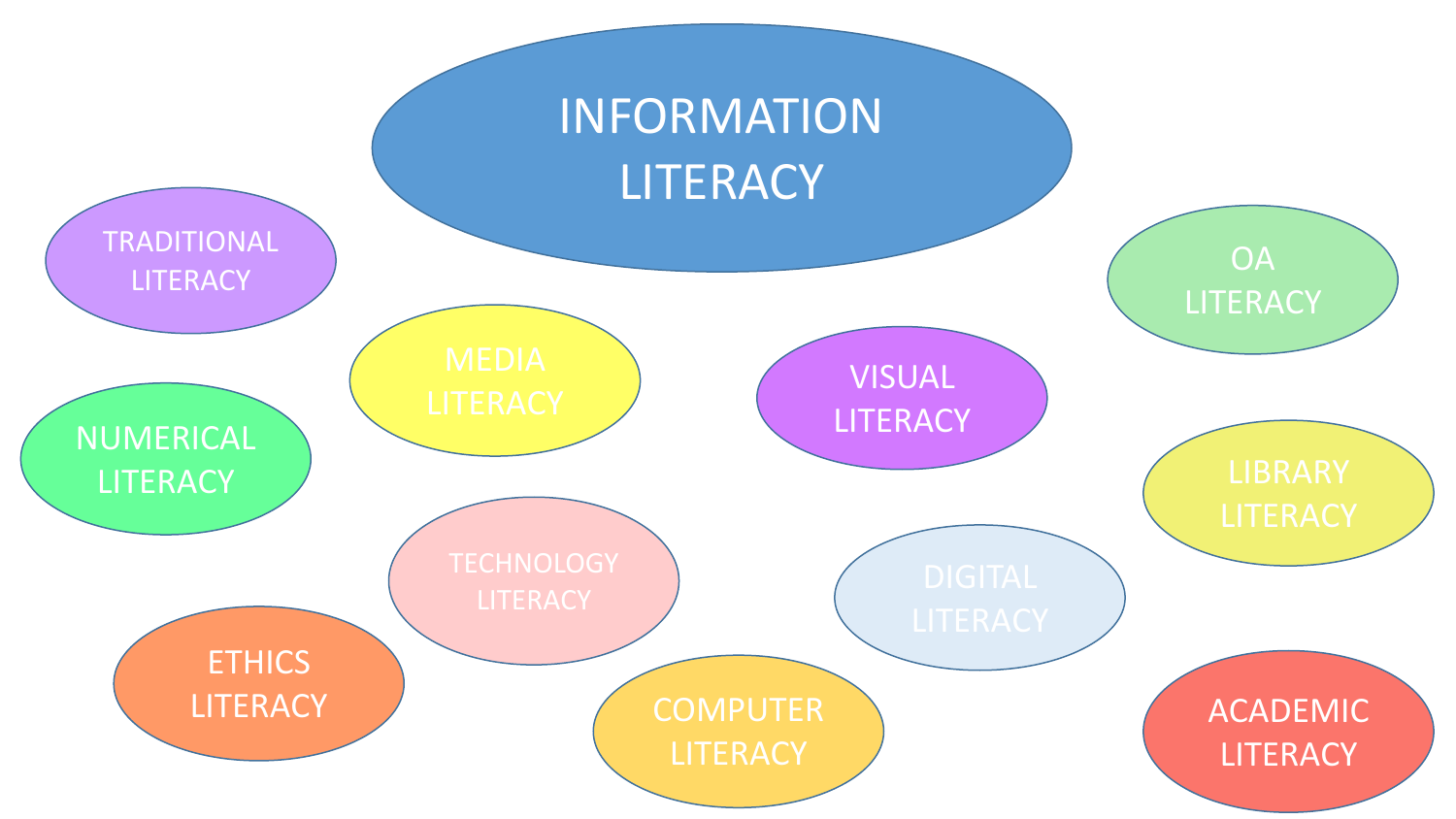## OA literacy

- new skills and competencies:
	- Publishing in OA journals
	- Self-archiving
	- Finding high quality OA information
	- Using services, lists, databases…
	- Editing OA journals
	- Citing OA sources
	- Detecting questionable journals
	- Writing for OA journals
	- Reviewing for OA journals

• …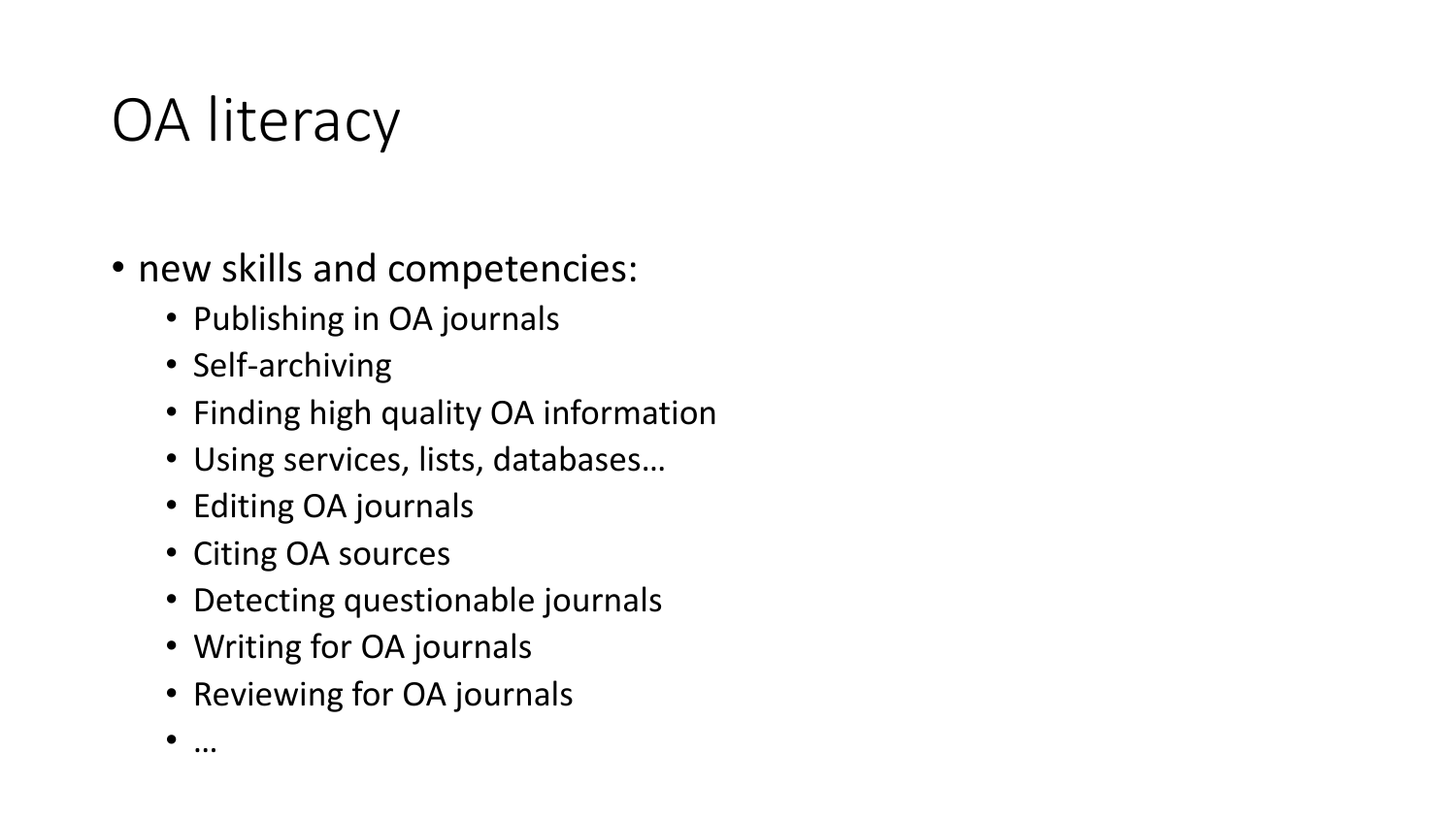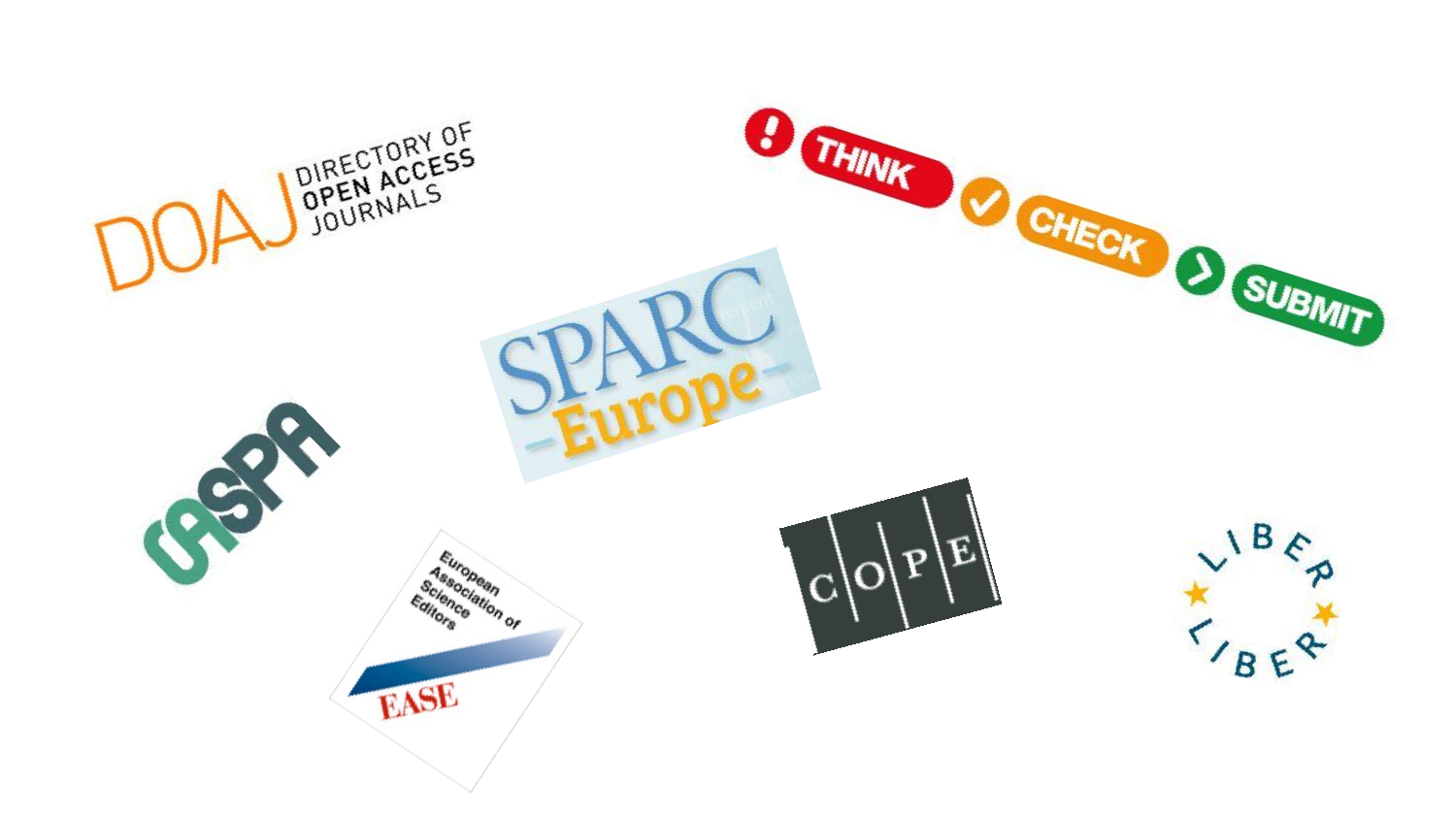#### OA literacy

To know how to find, evaluate and use high quality Open Access information!